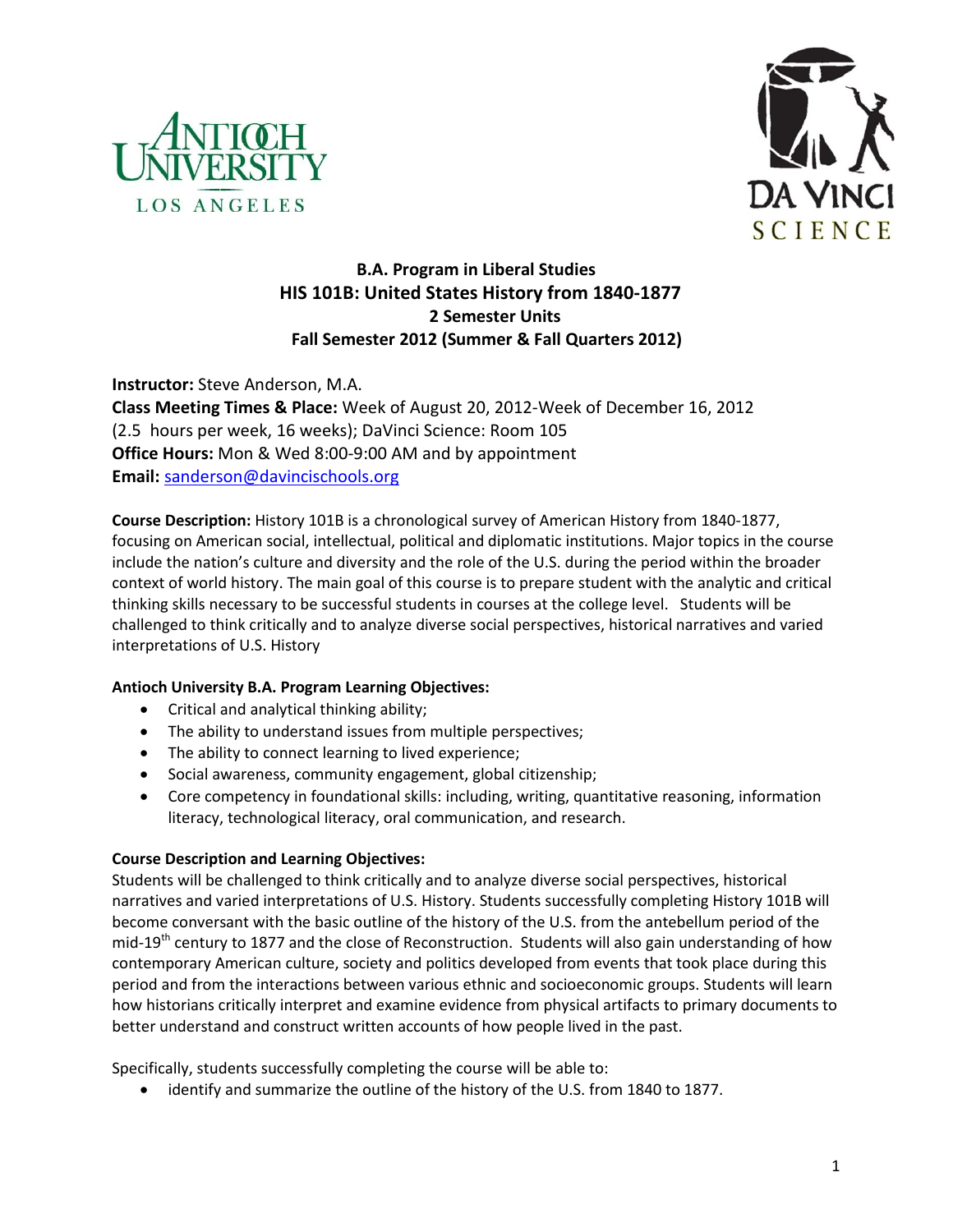- evaluate and analyze the impact of early-19<sup>th</sup> century immigration from various parts of Europe on American society.
- describe and assess the impact of African slavery on American economic, political and social development.
- identify and explain the 19<sup>th</sup> century reform movements in American society influencing the nation's changing attitudes about democracy, race, social structure and gender.
- analyze the basic principles of American foreign policy from 1840 through the Civil War.
- analyze the causes, course and consequences of the Civil War.
- Describe, compare and contrast the core methods and sources historians apply to critically select, examine and interpret evidence of how people lived in the past.

# **Evaluation Criteria**

The final evaluation will address the extent to which students have met the learning objectives listed above, as demonstrated in:

- Active contributions to classroom discussion demonstrating constructive dialogue with peers
- •Depth and critical perspective in papers and exams
- •Development of understanding of the selected texts and analytical skill over the course of the term.

Additionally, the specific components of the course grade are constructed as follows:

- **Section Quizzes** (Open-Note & Closed Note)— **20%:** four quizzes total, each representing 5% of overall course grade
- **Midterm Exam—25%**
- **Reaction Papers—15%:** three papers total, each representing 6.67% of overall course grade
- **Cumulative Final Exam 25%—**Written Final Exam representing 15% of overall course grade & Oral Defense representing 10% of overall course grade
- **Participation—10%:** discussion of class readings and during class activities and class attendance

# **Attendance Policy**

Students are expected to attend all class sessions and participate as required in the syllabus. Students missing more than 4 class sessions must make up the missed time by completing assignments per instructor's direction, students missing more than 10 class sessions will not receive credit for the course. Three tardies will constitute an absence. See AULA General Catalog, 2010-2012 (p. 59) for university policy.

#### **Incomplete Policy**

Per University policy, students must complete all course work by the deadlines stated in the syllabus. If a student anticipates not being able to complete required work by the end of the term, the student may request an Incomplete from the instructor. Incompletes are awarded at the discretion of the instructor. See *AULA General Catalog, 2010-2012*, (p.63) for university policy.

# **Plagiarism Policy**

Plagiarism – that is, the intentional or unintentional borrowing of another person's ideas, images, research, or data without citation -- is a serious breach of academic integrity that results in sanctions, including dismissal from the University. Please consult Diana Hacker's A Writer's Reference, 6th ed., pp.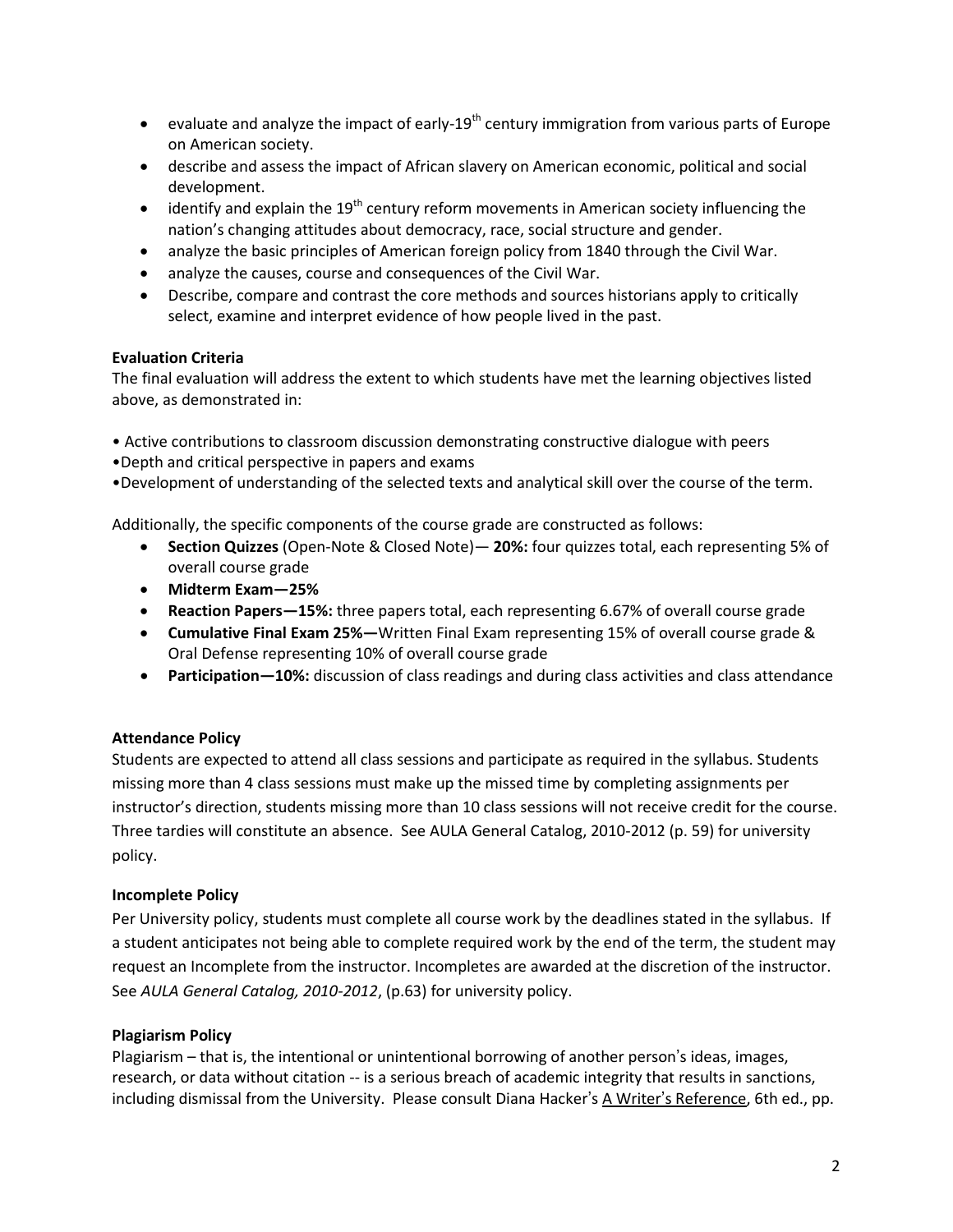344-347 for specific guidance on avoiding plagiarism while taking notes, summarizing, paraphrasing, and quoting from sources. Students committing plagiarism will be also be subject to disciplinary action from DaVinci Schools as well as from the University.

### **Student Conduct Policy**

Respectful conduct is expected of students on the campus at all times, both inside and outside the classroom. See *AULA General Catalog, 2010-2012*, (p.59 &71) for further details re: Antioch University Los Angeles policy.

# **Students with Disabilities**

Any student with a documented disability (physical, learning, or psychological) needing academic accommodations should contact the Disability Services Office (310-578-1080, ext. 441) as early in the semester as possible. All discussions will remain confidential.

# **Required Texts:**

Kennedy, David M., Lizabeth Cohen & Thomas A. Bailey. *The American Pageant: A History of the*  American People, 14<sup>th</sup> edition. Boston: Wadsworth (2010). ISBN 0-547-16662-1 Zinn, Howard *A People's History of the United States: 1492-present*. New York: Harper Perennial Modern Classics (2005).. **ISBN 0-06-083865-5**. Full text also available online at [www.historyisaweapon.com](http://www.historyisaweapon.com/)

# *Tentative* **Schedule, Outline of Class Discussions, Readings, Assessments & Assignments:**

# **Week 1-2**

#### *Readings:*

**Other:** Kenneth C. Davis, *Don't Know Much About the Civil War: Introduction;* David W. Blight: *Race and Reunion: Introduction*

#### *Topics:*

**Course Introduction & Historiography: The History of History The Civil War in American Memory**

#### **Weeks 3-4**

*Readings:* **Kennedy**: Chapter 17 ("Manifest Destiny & Its Legacy") & Chapter 18 ("Renewing the Sectional Struggle"); pp. 416-419, 422-435 **Zinn:** Chapter 8 ("We Take Nothing By Conquest, Thank God")

#### *Topics:*

**A Nation Adrift: Sectional Tension in Antebellum America (1841-1854):** Manifest Destiny; the annexation of Texas; the Polk Presidency; U.S. War with Mexico; "popular sovereignty; California; the Compromise of 1850; the Kansas-Nebraska Act; continued American expansion.

#### **Week 5**

*Assignments:*

**"***War With Mexico***: Timothy J. Henderson vs. Joel H. Silbey vs. David M. Kennedy" Reaction Paper #1 due**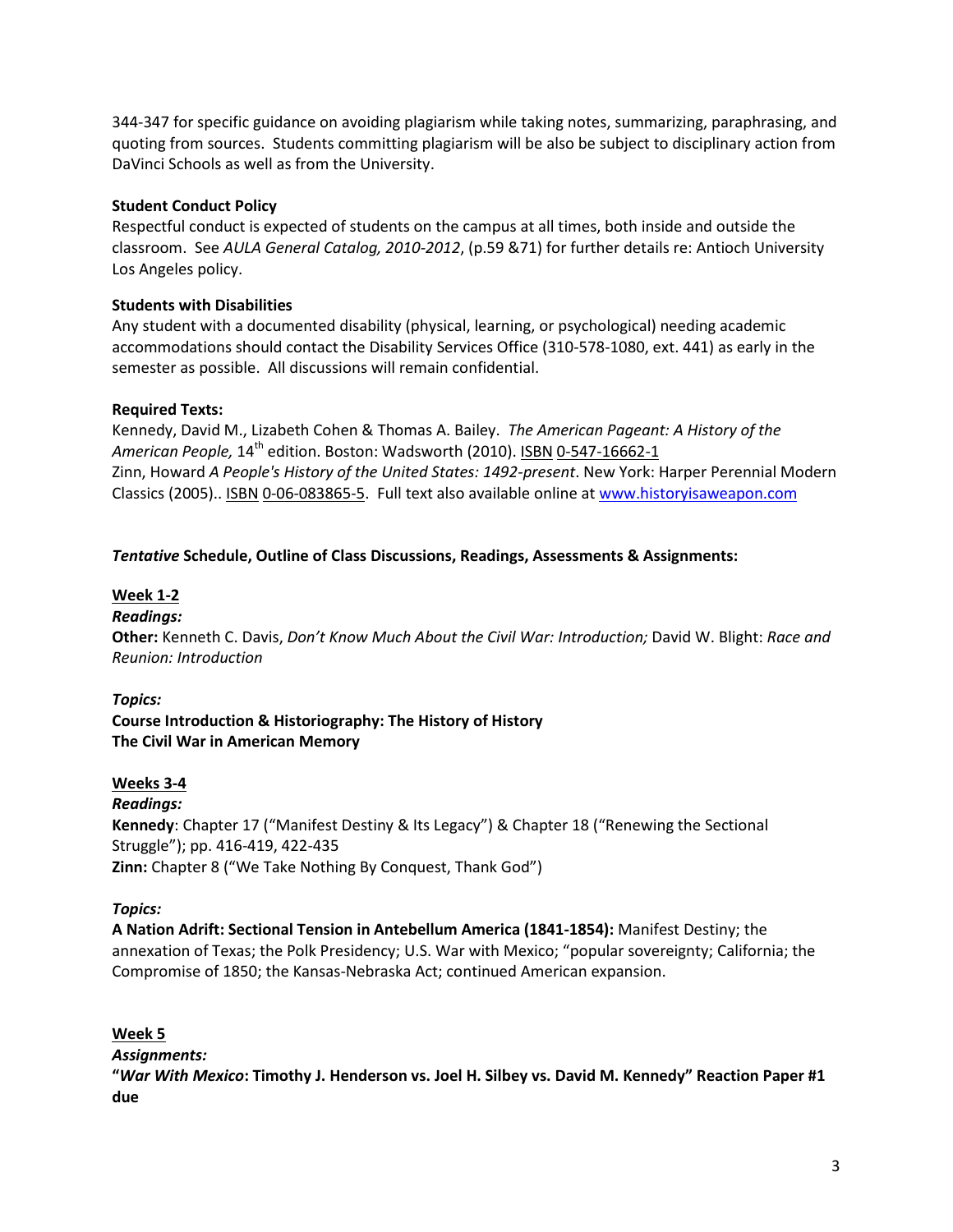*Assessments:* **Quiz I [Open-Note] (1840-1852)**

# **Week 6**

### *Readings:*

**Kennedy**: Chapter 16 ("The South & The Slavery Controversy"), pp. 372-383, 391, 394; Chapter 18 ("Renewing the Sectional Struggle"), pp. 420-422 **Other:** David Herbert Donald, "Why the War Came: The Sectional Struggle over Slavery in the Territories"

# *Topics:*

**A House Divided: The Road to Civil War (1854-1861):** the nature of American slavery in the Antebellum period; the Fugitive Slave Law; the Underground Railroad; *Uncle Tom's Cabin*.

**Week 7** *Assessments:* **Quiz II [Open-Note] (1852-1861)**

# *Readings:*

**Kennedy**: Chapter 19 ("Drifting Toward Disunion"); Chapter 20 ("Girding for War: The North & South"), pp. 462-464

#### *Topics:*

**A House Divided: The Road to Civil War (1854-1861):** *Uncle Tom's Cabin,* Hinton Helper's *The Impending Crisis of the South;* "Bleeding Kansas"; *Dred Scott v. Sanford;* John Brown; the election of Abraham Lincoln; secession; Fort Sumter.

**Week 8** *Assessments:* **MIDTERM EXAM (1820-1861)**

# **Weeks 9-10**

*Readings:* **Kennedy**: Chapter 20 ("Girding for War: The North & the South"), pp. 464-479 & Chapter 21 ("The Furnace of the Civil War") **Zinn:** Chapter 9 ("Slavery Without Submission, Emancipation without Freedom") **Other:** Steven M. Gillon: "September 17, 1862: Antietam"

#### *Topics:*

**A House Divided** *continued***: The Civil War (1861-1865):** the impact of the Civil War on American politics, culture and society; Bull Run and the myth of the "ninety day war"; Antietam.

**Week 11** *Readings:* **Zinn:** Chapter 10 ("The Other Civil War")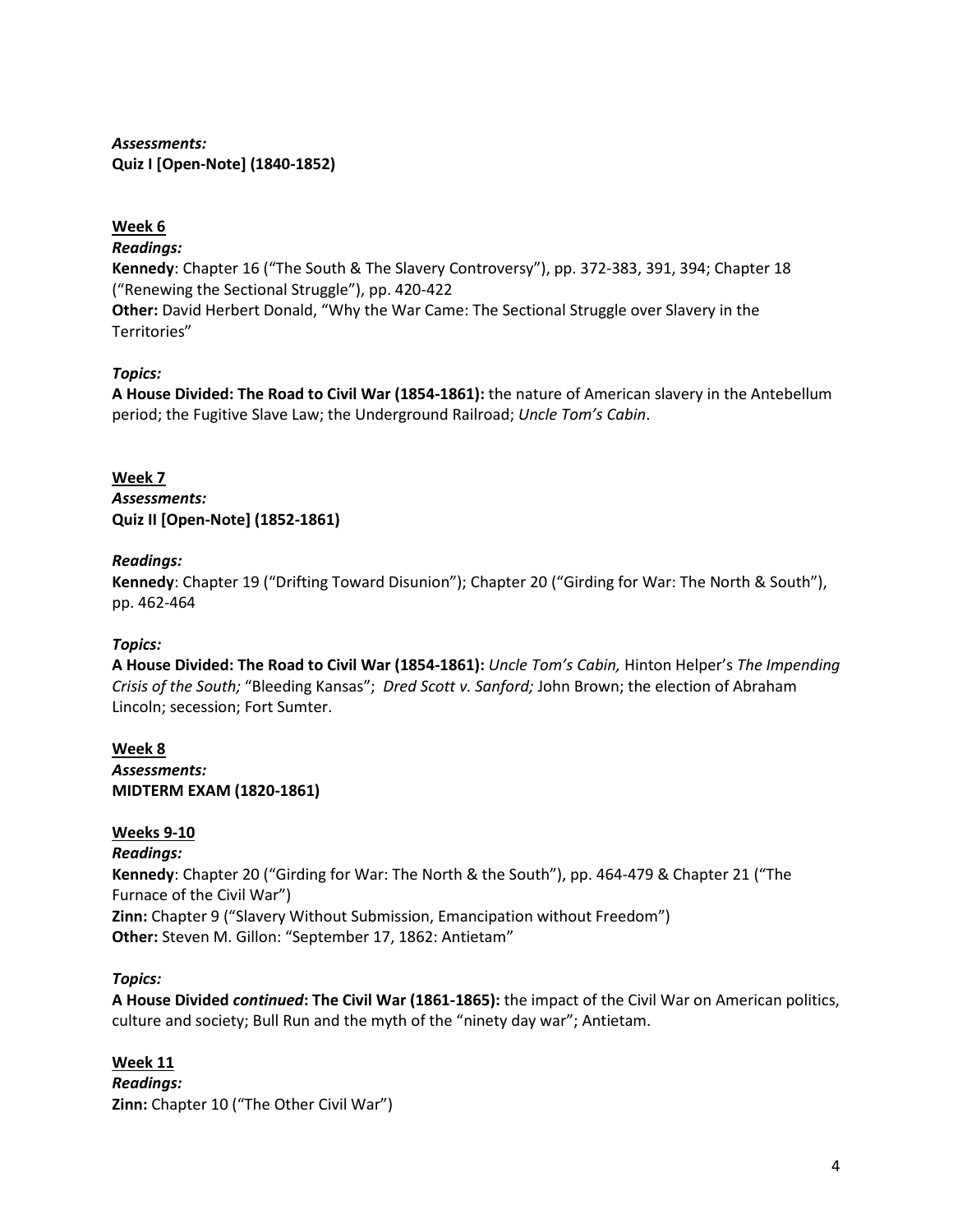**A House Divided** *continued***: The Civil War (1861-1865):** the impact of the Civil War on American politics, the Emancipation Proclamation; Gettysburg; Appomattox; the assassination of Abraham Lincoln.

# **Week 12**

*Assignments:*

**"***Civil Wars?***: Howard Zinn vs. David M. Kennedy" Reaction Paper #2 due**

*Assessments:* **Quiz III [Closed-Note] (1861-1865)**

# *Topics:*

**A House Divided** *continued***: The Civil War (1861-1865):** American reaction to the Civil War, the shape of the Civil War in American memory

**Weeks 13-14** *Assessments:* **Quiz IV [Closed-Note] (1865-1877) [Week 14]**

# *Readings:*

**Kennedy**: Chapter 22: ("The Ordeal of Reconstruction") **Other:** David W. Blight, "Race & Reunion: Prologue" & *excerpts from* "The Dead & The Living"

*Topics:* **Race & Reunion: Reconstruction (1865-1877):** the assassination of Abraham Lincoln; the defeated South & the "Lost Cause"; competing Reconstruction plans, the Black Codes, the emergence of the Ku Klux Klan; the impeachment of Andrew Johnson; the Civil War in American memory; the Compromise of 1877.

#### **Week 15**

*Assignments:* **"***Gone With the Wind: Invisible Elements of the Civil War in U.S. History Textbooks"* **Reaction Paper #3 due**

**Review for FINAL EXAM (Cumulative)**

**Week 16** *Assignment:* **Course Evaluation**

*Assessment:* **FINAL EXAM (1840-1877)**

#### **Bibliography for Further Study**

# **A Nation Adrift: Sectional Tension in Antebellum America**

Genovese, Eugene D., *Roll, Jordan, Roll: The World the Slaves Made* (1974) Henderson, Timothy J., *A Glorious Defeat: Mexico and Its War with the United States* (2007) Hietala, Thomas R., *Manifest Design: Anxious Aggrandizement in Late Jacksonian America* (1985)